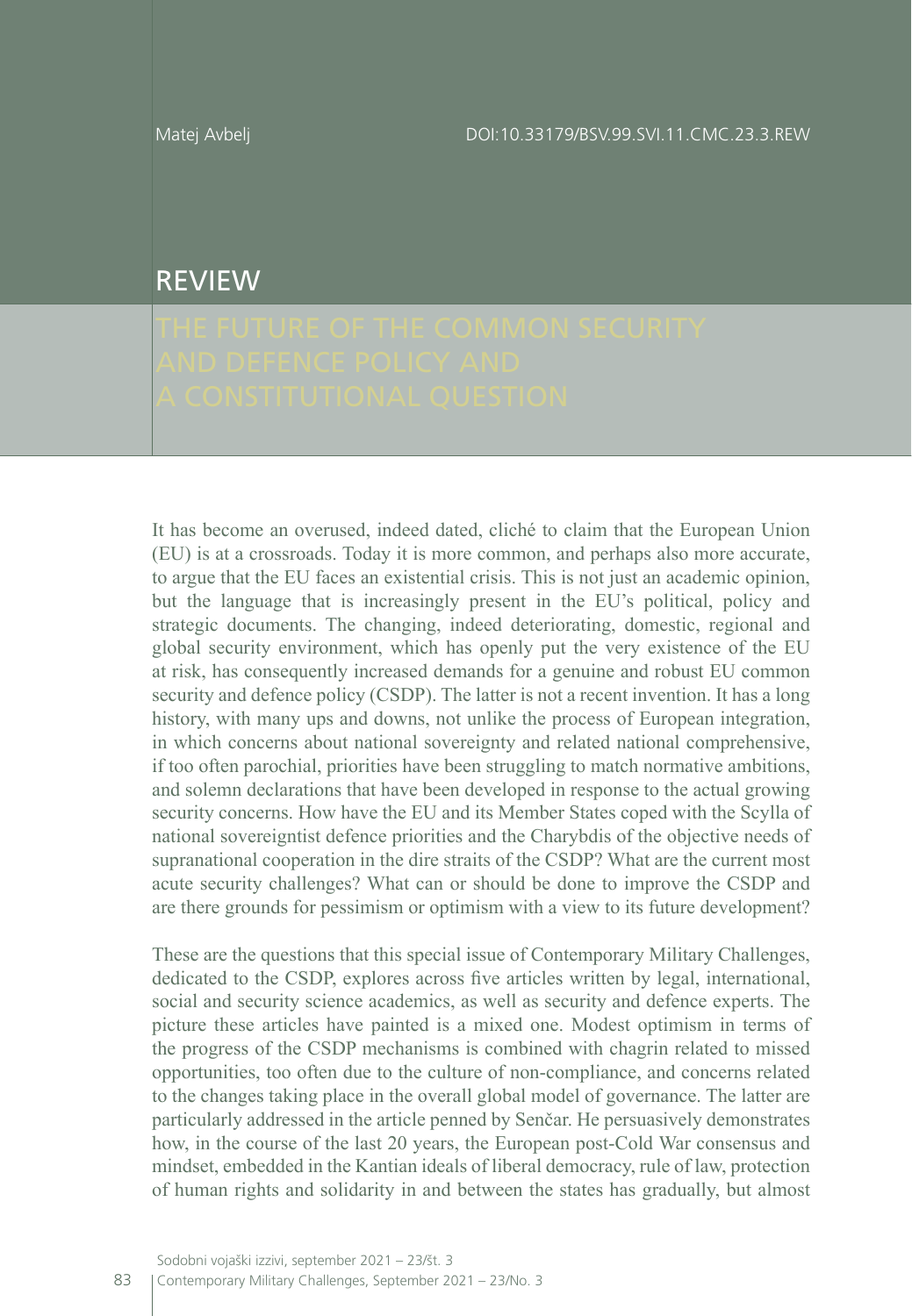without notice, given way to a Hobbesian, strategic and competitive world order, primed by national sovereigntist interests. However, due to technological progress, the collapse of the post-Cold War consensus and the resulting change in paradigm possesses new, as yet still unexplored security threats, which will affect nothing as much as our minds. As Senčar powerfully demonstrates, contemporary and, in particular, future warfare will be directed against our heads, featuring a paramount cognitive dimension. It is for this reason that the EU and its Member States must invest in the cognitive aspects of the CSDP, in particular with an eye on the leading revisionist power, Russia.

However, to do so the EU must be in possession of the necessary and appropriate competencies, backed by a sufficient national political will. The remaining four articles are thus dedicated to the examination of this issue. The article by Katarina Vatovec comes across as the most optimistic. She traces the process of the 'communitarization' of the EU's defence policies and identifies the required socio-political grounds for strengthening this process in the future. In her view, communitarization, which has traditionally stood for bringing a particular policy field from an intergovernmental to a supranational pillar, subject to an ordinary legislative procedure based on qualified majority voting, can be gradually introduced through the presence of a sufficient political will resulting from actual experience, successfully implemented policy initiatives, and growing awareness of the increasing security threats. While according to this author the future of the European Defence Union remains in the hands of the Member States and intergovernmental cooperation, following the important breakthrough with the Treaty of Lisbon, a number of institutional, legal, policy, soft-law and financial measures have intensified the functioning of EU defence policy and, simultaneously, driven it in the direction of further communitarization.

The article by Dick Zandee partakes of a similar normative premise. He believes that the CSDP is faced with the dilemma of making a breakthrough or simply continuing to muddle through. For him the answer is unequivocal. What is needed is a breakthrough, which would contribute to closing the gap between rhetorical commitments and action. A concrete opportunity for that is presented by the Strategic Compass. This is envisaged as a concrete, ambitious and actionable tool that should provide tangible direction for the EU's role in security and defence over the next five or ten years. To meet this goal, according to Zandee, nothing is required more than realism. The article thus concludes by laying down eight concrete and realistic actions by which the EU could break out of its current status quo in the CSDP and turn itself into a truly global power before it is too late.

Aleksandra Kozioł's contribution, quite fittingly, complements Zandee's contribution by putting some empirical flesh on the normative agenda. She describes the EU's current security and defence engagement in Europe and abroad, the major challenges that it poses, and the actual capacity of the EU to address them. This remains relatively weak and sometimes questionable for a variety of political, organizational, financial and sometimes also ad hoc reasons. The latter are currently the most